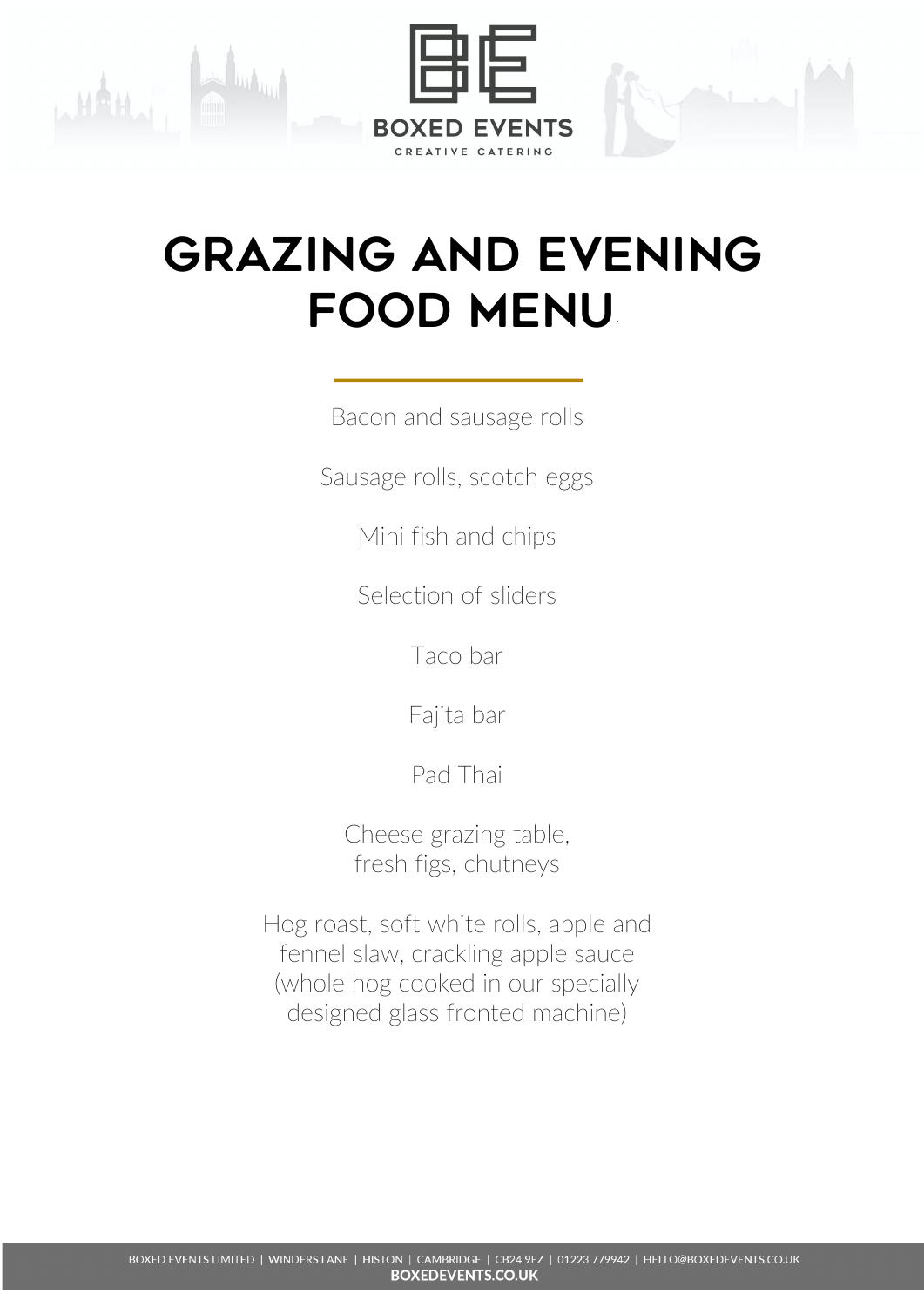

# **Traditional**

Honey baked ham Aubergine rollmops Selection of artisan British cheese's, figs, grapes, celery and chutney Selection of Vegan cheese's figs, grapes, celery and chutney Mini quiche Scotch eggs Vegan sausage rolls Balsamic pickled onion Baby tomatoes with light summer dressing Sour dough Eton mess cones

## **Middle Eastern**

Lamb kofta, chilli and coriander salsa Sabih, aubergine and chick pea stuffed flat plead (V) Hummus, baba ganoush, crudities, green harissa marinated olives and flat breads Falafel and pita bread (V) Feta, pomegranate, pumpkin seed, baby gem and molasses salad Almond, pistachio and orange blossom Briouat

### Mediterranean

Milano salami, Serrano ham, chorizo, marinated anchovy, buffalo mozzarella, Manchego cheese Olives, caper berries, piquant peppers filled with cream cheese, Baby tomatoes with light summer dressing Potato tortilla ciabatta Limoncello posset pots and shortbread